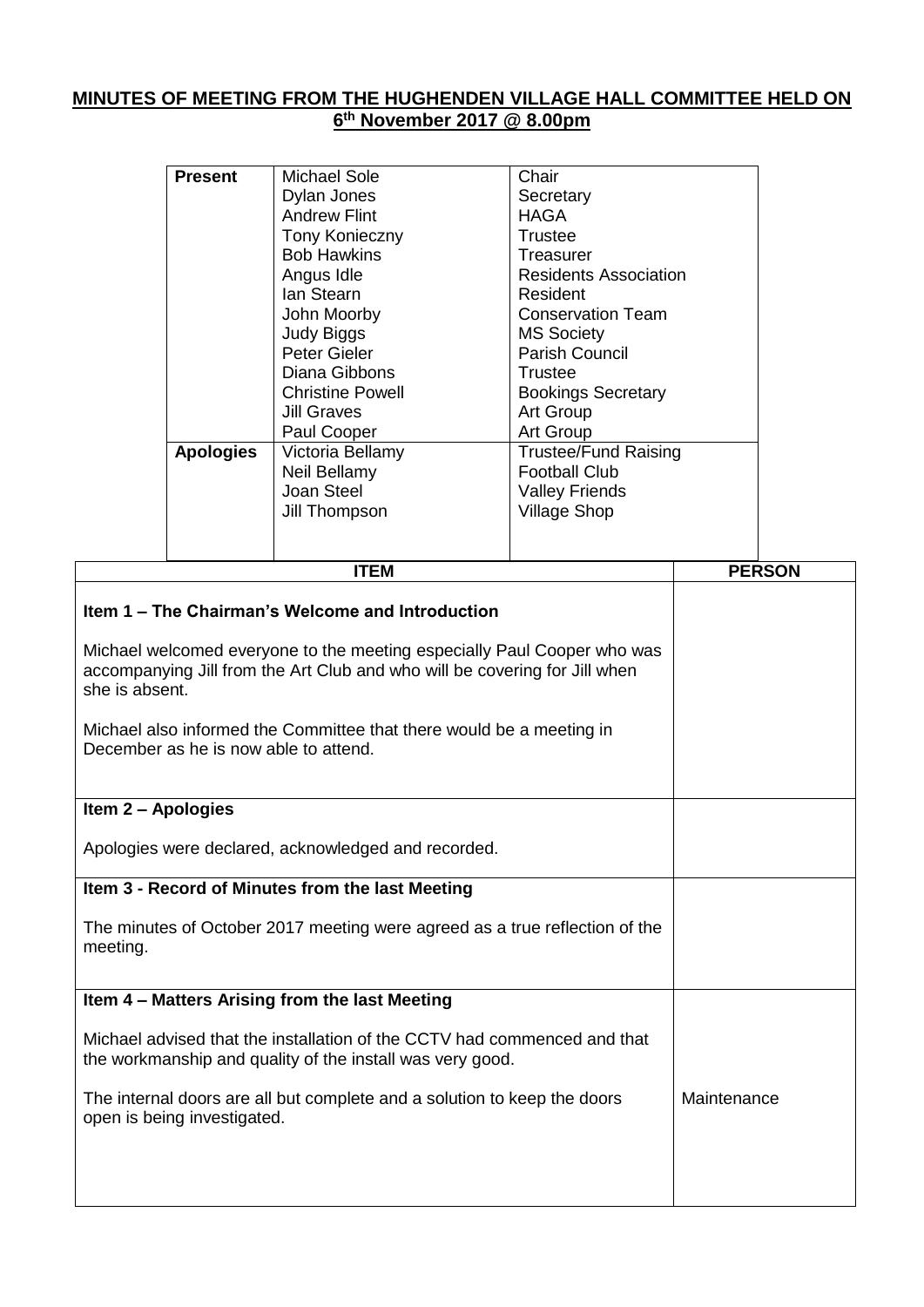| Item 5 – Chairman's Report                                                                                                                                                                                                                                                                                                                                                                   |         |
|----------------------------------------------------------------------------------------------------------------------------------------------------------------------------------------------------------------------------------------------------------------------------------------------------------------------------------------------------------------------------------------------|---------|
| Michael informed the Committee that he had attended a Parish Council<br>(HPC) meeting where the future of the local playgrounds supported by the<br>HPC was being discussed, The outcome of the meeting was that after 20+<br>years of managing the playgrounds, the HPC was withdrawing funding for<br>the playground equipment and would no longer repair or replace damaged<br>equipment. |         |
| Michael expressed his shock and disappointment of the decision by the PC<br>and suggested a Sub Committee be formed to look at fund raising for the<br>Hall.                                                                                                                                                                                                                                 | Michael |
| A discussion was held about the impact on the Hall fundraising and how this<br>might undermine the Halls income.                                                                                                                                                                                                                                                                             |         |
| Peter Gieler of HPC, added that the decision made was a difficult one. The<br>cost of replacing the equipment far exceeded the budget available, which<br>would now be concentrated on the maintenance of bark, insurance,<br>inspections and high risks defects.                                                                                                                            |         |
| It is hoped that grants would be available on a match funding basis, to help<br>the local Halls replace the playground equipment as and when required.                                                                                                                                                                                                                                       |         |
| Peter requested a formal meeting with the Committee to discuss the<br>playground in more detail.                                                                                                                                                                                                                                                                                             |         |
| Michael advised that he was still chasing the Shop Committee for a signed<br>shop lease.                                                                                                                                                                                                                                                                                                     |         |
| Michael updated the Committee on the recent Trustee meeting where the<br>new proposal for the All-Weather sports facility was discussed. The Trustees<br>had decided they could see no reason to stop the proposal continuing to<br>public debate and planning discussions with the local authority. Michael read<br>a statement from the Trustees that would be attached to these minutes.  | Dylan   |
| Item 6 - Treasurers Report                                                                                                                                                                                                                                                                                                                                                                   |         |
| Bob advised that there had been more transactions this month and that this<br>is normal for this time of year.                                                                                                                                                                                                                                                                               |         |
| The end of year accounts were with the Auditor and the accounts showed a<br>small trading deficit                                                                                                                                                                                                                                                                                            |         |
| Tony queried a payment to the Shop. Bob explained that the Shop paid the<br>Utility bill so that they could claim VAT and the Hall refunds the Shop. This<br>helps the shop reduce its outgoings while having no impact on the Hall.                                                                                                                                                         |         |
| Total funds available £89,879.04                                                                                                                                                                                                                                                                                                                                                             |         |
| Item 7 – Secretary's Report                                                                                                                                                                                                                                                                                                                                                                  |         |
| Dylan advised that the Charity name had changed as planned but the charity<br>number for the Hall remained the same.                                                                                                                                                                                                                                                                         |         |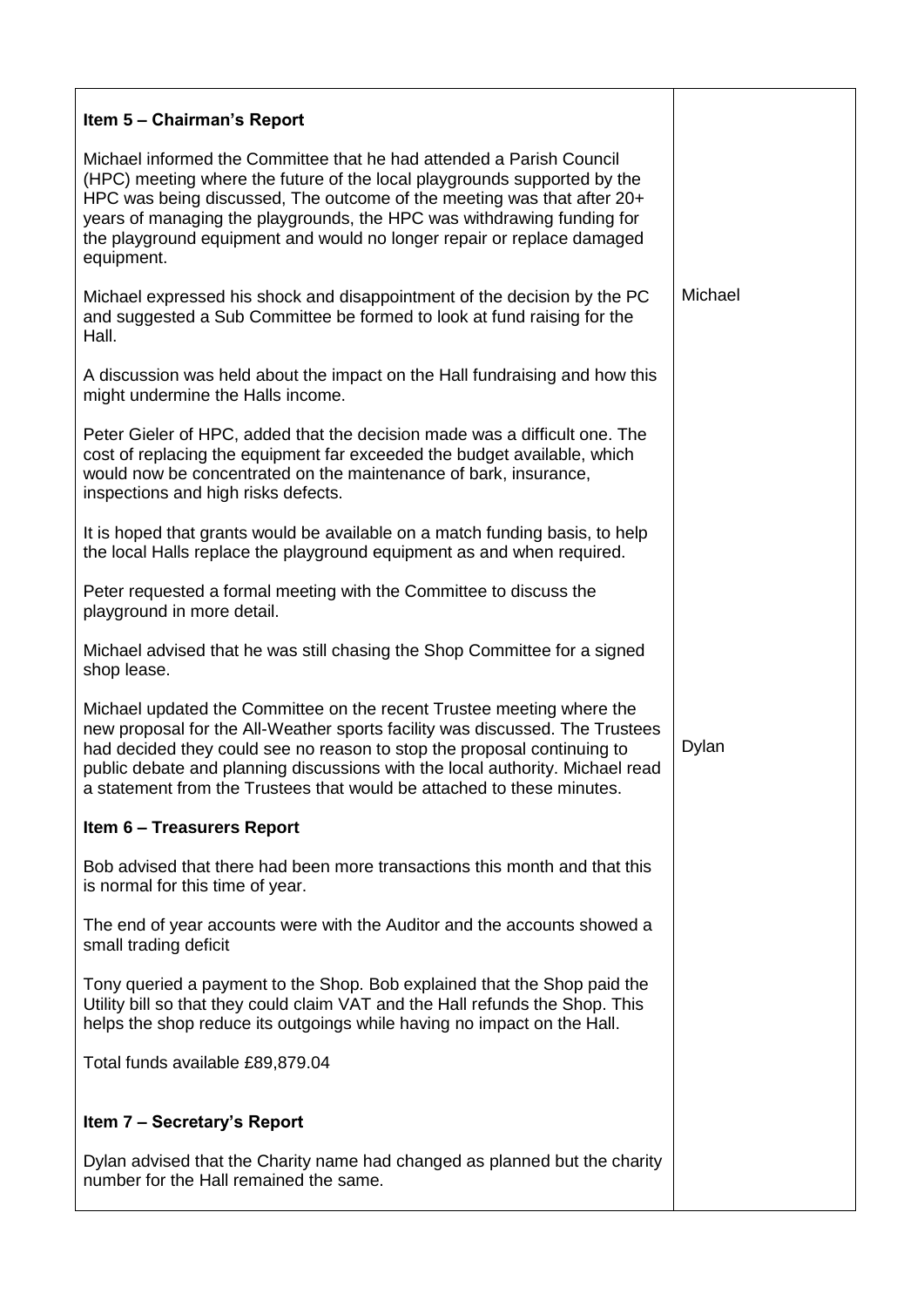| Planning had taken place with the Hopkins Estate to update Covenant to<br>modernise the wording. However, the Hopkins Estate Lawyers had advised<br>against changing the Covenant. Therefore, no changes will be made other<br>than to add the charitable aims of the King George Field to the Constitution<br>ready for the AGM in January.<br>Unusually the Covenant also details the Constitution so there is little the<br>Committee can change. The Constitution will be circulated for Decembers | Angus/Dylan |
|--------------------------------------------------------------------------------------------------------------------------------------------------------------------------------------------------------------------------------------------------------------------------------------------------------------------------------------------------------------------------------------------------------------------------------------------------------------------------------------------------------|-------------|
| Committee meeting.                                                                                                                                                                                                                                                                                                                                                                                                                                                                                     |             |
| Item 8 - Maintenance Report                                                                                                                                                                                                                                                                                                                                                                                                                                                                            |             |
| No maintenance items were discussed.                                                                                                                                                                                                                                                                                                                                                                                                                                                                   |             |
| Item 9 - Booking Secretary's Report                                                                                                                                                                                                                                                                                                                                                                                                                                                                    |             |
| Books remain buoyant                                                                                                                                                                                                                                                                                                                                                                                                                                                                                   |             |
| Item 10 Village Shop Update                                                                                                                                                                                                                                                                                                                                                                                                                                                                            |             |
| No update from the Village Shop.                                                                                                                                                                                                                                                                                                                                                                                                                                                                       |             |
| Item 11 Football Club                                                                                                                                                                                                                                                                                                                                                                                                                                                                                  |             |
| No update from the Football Club                                                                                                                                                                                                                                                                                                                                                                                                                                                                       |             |
| Item 12 - Fund Raising                                                                                                                                                                                                                                                                                                                                                                                                                                                                                 |             |
| No update on fund raising                                                                                                                                                                                                                                                                                                                                                                                                                                                                              |             |
| Item 13 Any Other Business (AOB)                                                                                                                                                                                                                                                                                                                                                                                                                                                                       |             |
| The following items were discussed as AOB:                                                                                                                                                                                                                                                                                                                                                                                                                                                             |             |
| Judy requested a copy of the liability certificate.                                                                                                                                                                                                                                                                                                                                                                                                                                                    | Dylan       |
| Diana requested additional bins as they were overflowing. Michael agreed to<br>monitor the situation                                                                                                                                                                                                                                                                                                                                                                                                   | Michael     |
| Peter reminded everyone that he ran a HPC surgery every Thursday 1-<br>3:30pm in the Shop.                                                                                                                                                                                                                                                                                                                                                                                                             |             |
| Peter informed everyone that the PC had agreed to fund a notice board but a<br>location had not been agreed                                                                                                                                                                                                                                                                                                                                                                                            |             |
| Jill informed the committee that following the break-in in the small hall, the<br>cupboard locks were broken and the lock on the main door needed<br>replacing. Michael advised that these items were on the maintenance list.                                                                                                                                                                                                                                                                         | Maintenance |
| Paul asked how many tables should be in the small hall. Christine advised<br>10.                                                                                                                                                                                                                                                                                                                                                                                                                       |             |
| Ian encouraged the Committee to review the Terms of Hire as the car<br>parking and miss-use of the Hall was continuing and impacting on<br>neighbours. Also, a disabled space was being impeded by poor parking.<br>Michael will address these issues.                                                                                                                                                                                                                                                 | Michael     |